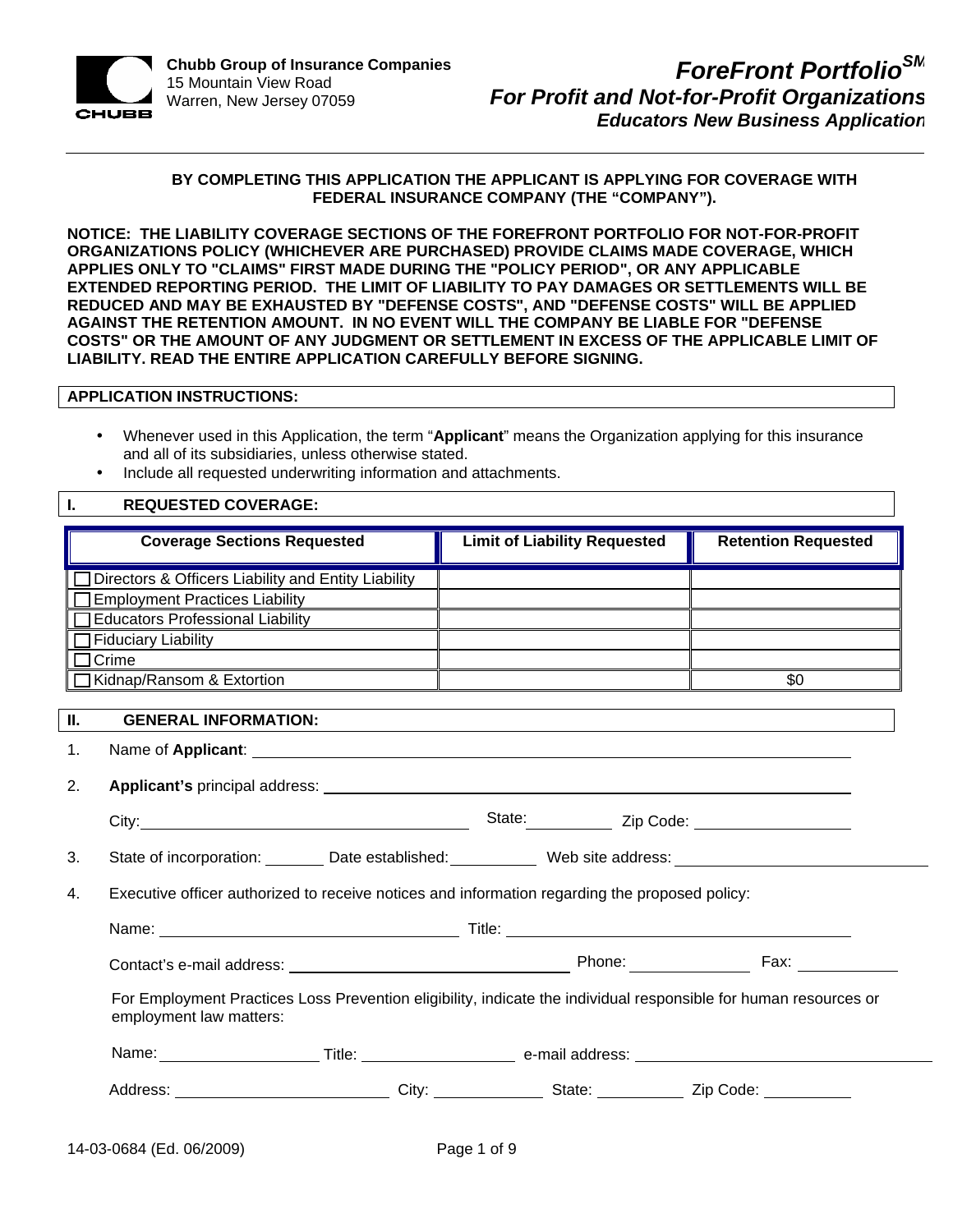

| 5.  | Nature of the Applicant's business:                                                                                                                                                                                                                                                                                                                                                                                                                                                                                                                                                                                                                                                                                                                                                         |                                                                                                                                                                |
|-----|---------------------------------------------------------------------------------------------------------------------------------------------------------------------------------------------------------------------------------------------------------------------------------------------------------------------------------------------------------------------------------------------------------------------------------------------------------------------------------------------------------------------------------------------------------------------------------------------------------------------------------------------------------------------------------------------------------------------------------------------------------------------------------------------|----------------------------------------------------------------------------------------------------------------------------------------------------------------|
|     | □ Private Primary or Secondary □ Education related<br>Private College or<br>$\Box$ Public College or<br>University<br>University<br>School<br>University<br>Trade/Vocational<br>□Charter School<br>School                                                                                                                                                                                                                                                                                                                                                                                                                                                                                                                                                                                   | Association*                                                                                                                                                   |
|     | *If an Education related Association, advise what accrediting services are provided:                                                                                                                                                                                                                                                                                                                                                                                                                                                                                                                                                                                                                                                                                                        |                                                                                                                                                                |
| 6.  | Are all degree programs accredited?<br>(a)                                                                                                                                                                                                                                                                                                                                                                                                                                                                                                                                                                                                                                                                                                                                                  | $\Box$ Yes $\Box$ No                                                                                                                                           |
|     | If the Applicant answered No, please explain:<br>Has there been any denial of accreditation or disciplinary /probationary action taken against<br>(b)<br>the Applicant (or any programs of the Applicant) by any accrediting organization within<br>the past three (3) years?                                                                                                                                                                                                                                                                                                                                                                                                                                                                                                               | $\Box$ Yes $\Box$ No                                                                                                                                           |
| 7.  | Does the Applicant now have recognized tax-exempt status under the U.S. Internal Revenue<br>Code?                                                                                                                                                                                                                                                                                                                                                                                                                                                                                                                                                                                                                                                                                           | $\Box$ Yes $\Box$ No                                                                                                                                           |
| 8.  | Does the Applicant have any subsidiaries or control any other entity or organization for<br>(a)<br>which coverage is requested?<br>If Yes, please attach a description of the operations, ownership, and the tax status of each such entity.<br>Does the Applicant render any professional services, including but not<br>(b)<br>limited to conducting any standard setting, accrediting, credentialing or licensing activities,<br>for others for a fee?<br>If Yes, please describe: <b>Fig. 2016</b> and the set of the set of the set of the set of the set of the set of the set of the set of the set of the set of the set of the set of the set of the set of the set of the set of the s                                                                                            | $\Box$ Yes $\Box$ No<br>$\Box$ Yes $\Box$ No                                                                                                                   |
| 9.  |                                                                                                                                                                                                                                                                                                                                                                                                                                                                                                                                                                                                                                                                                                                                                                                             |                                                                                                                                                                |
| 10. | In the next 12 months (or during the past 18 months) is the Applicant contemplating (or has the Applicant<br>completed or been in the process of completing):<br>Any actual or proposed merger, acquisition, or divestment?<br>(a)<br>Any change in outside auditors?<br>(b)<br>Any reorganization or arrangement with creditors under federal or state law?<br>(c)<br>Any branch, location, facility, or office closings, consolidations or layoffs?<br>(d)<br>A reduction/change in curriculum?<br>(e)<br>Licensing any patent for commercial use?<br>(f)<br>Producing any product for commercial use or for use by a person/entity other than<br>(g)<br><b>Applicant?</b><br>If the Applicant answered Yes to any part of Question 10, please attach an explanation to this Application. | ∃Yes □No<br>$\Box$ Yes $\Box$ No<br>$\Box$ Yes $\Box$ No<br>$\square$ Yes $\square$ No<br>$\Box$ Yes $\Box$ No<br>$\Box$ Yes $\Box$ No<br>$\Box$ Yes $\Box$ No |
| 11. | Has the Applicant or any person proposed for coverage been the subject of, or involved in, any of the following<br>in the past five years:<br>Anti-trust, copyright or patent litigation?<br>(i)<br>Any criminal actions?<br>(ii)<br>Any litigation or other proceeding involving any allegation of discrimination?<br>(iii)<br>Had the NCAA or the NAIA initiated any disciplinary or probationary action against<br>(iv)<br>Applicant (or any program of the Applicant)?<br>If the Applicant answered Yes to any of the above, attach a full description of the details.                                                                                                                                                                                                                  | ]Yes □No<br>$Yes \Box No$<br>]Yes □No<br>$\Box$ Yes $\Box$ No                                                                                                  |
| 12. | Other than those identified in your response to Question 11, has any claim been brought at any<br>time during the last 5 years against: (i) any Applicant; or (ii) any proposed insured individual in<br>his or her capacity as a director, officer or trustee of any entity?<br>If Yes, please attach a full description of the details.                                                                                                                                                                                                                                                                                                                                                                                                                                                   | $\Box$ Yes $\Box$ No                                                                                                                                           |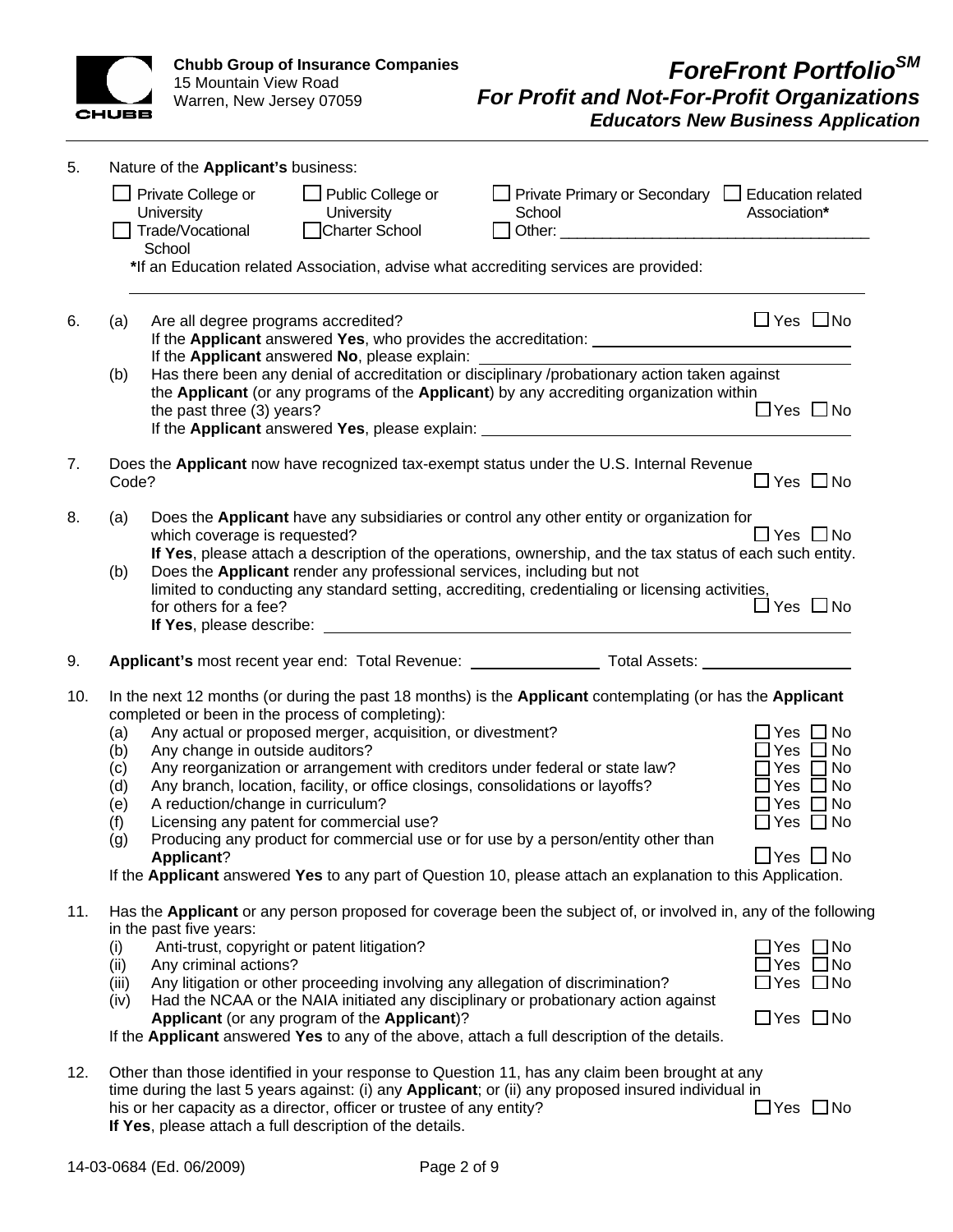

| 13.  | Has the Applicant given notice of any claim, circumstance or potential claim to any insurer<br>under any of the coverages to which this Application relates?<br>$\sqcup$ Yes $\sqcup$ No<br>If Yes, attach a full explanation of the claim, circumstance or potential claim and amount of payment made by<br>insurer, if any.                                                                                                                                                                                                                                                                                                                                                                                                                                                                                                                                                                                                                                                                                                                                |                                                                                                                                                                                                                                                                                      |  |  |  |  |
|------|--------------------------------------------------------------------------------------------------------------------------------------------------------------------------------------------------------------------------------------------------------------------------------------------------------------------------------------------------------------------------------------------------------------------------------------------------------------------------------------------------------------------------------------------------------------------------------------------------------------------------------------------------------------------------------------------------------------------------------------------------------------------------------------------------------------------------------------------------------------------------------------------------------------------------------------------------------------------------------------------------------------------------------------------------------------|--------------------------------------------------------------------------------------------------------------------------------------------------------------------------------------------------------------------------------------------------------------------------------------|--|--|--|--|
|      | <b>Missouri Applicants/Agents: Do NOT Answer Question 14</b>                                                                                                                                                                                                                                                                                                                                                                                                                                                                                                                                                                                                                                                                                                                                                                                                                                                                                                                                                                                                 |                                                                                                                                                                                                                                                                                      |  |  |  |  |
| 14.  | Has the Applicant been declined, canceled or non-renewed for any of the coverages to which<br>this Application relates?<br>If Yes, please attach an explanation.                                                                                                                                                                                                                                                                                                                                                                                                                                                                                                                                                                                                                                                                                                                                                                                                                                                                                             | $\Box$ Yes $\Box$ No                                                                                                                                                                                                                                                                 |  |  |  |  |
| III. | <b>EMPLOYMENT PRACTICES INFORMATION:</b>                                                                                                                                                                                                                                                                                                                                                                                                                                                                                                                                                                                                                                                                                                                                                                                                                                                                                                                                                                                                                     |                                                                                                                                                                                                                                                                                      |  |  |  |  |
| 1.   | Total enrollment of Applicant: 3 years ago __________ 2 years ago _________ 1 year ago _________ This year                                                                                                                                                                                                                                                                                                                                                                                                                                                                                                                                                                                                                                                                                                                                                                                                                                                                                                                                                   |                                                                                                                                                                                                                                                                                      |  |  |  |  |
| 2.   | Employee count:<br><b>Current year</b><br><b>Previous year</b><br>Administrative staff:<br>(a)<br>Full time faculty:<br>(b)<br>Part time faculty:<br>(c)<br>All other employees:<br>(d)<br>(e)<br>Trustees:<br>(f)<br><b>Board of Governors:</b><br>Number of employees in (a) thru (d) above<br>(g)<br>located in California:                                                                                                                                                                                                                                                                                                                                                                                                                                                                                                                                                                                                                                                                                                                               |                                                                                                                                                                                                                                                                                      |  |  |  |  |
| 3.   | Does the Applicant:<br>Have written procedures in place regarding:<br>(a)<br><b>Equal Opportunity Employment:</b><br>(i)<br>Anti - Discrimination:<br>(ii)<br>Anti - Sexual Harassment:<br>(iii)<br>Employment at Will:<br>(iv)<br>Progressive Discipline and Termination:<br>(v)<br>Handling complaints of sexual harassment or discrimination:<br>(vi)<br>Suspension, dismissal or nonrenewal of employment contracts:<br>(vii)<br>(viii) ADA/Handicap accommodations:<br>(b)<br>Have:<br>written guidelines for granting of tenure:<br>(i)<br>formal appeal process for tenure requests:<br>(ii)<br>written policy for employee/faculty fraternization with students:<br>(iii)<br>written procedure for handling student harassment complaints:<br>(iv)<br>written guidelines and procedures for student disciplinary issues:<br>(v)<br>a formal appeal procedure regarding admissions:<br>(vi)<br>Who is responsible for overseeing this appeal procedure?<br>If the Applicant answered No to any of the above, please attach a full explanation.<br>(c) | $\Box$ Yes $\Box$ No<br> Yes □No<br>¦Yes □No<br>Yes $\Box$ No<br>Yes $\Box$ No<br>$\square$ Yes $\square$ No<br>□ Yes □ No<br>$\Box$ Yes $\Box$ No<br>$\Box$ Yes $\Box$ No<br>$\Box$ Yes $\Box$ No<br>$\Box$ Yes $\Box$ No<br>Yes $\Box$ No<br>$Yes \Box No$<br>$\Box$ Yes $\Box$ No |  |  |  |  |
| 4.   | During the past 3 years, has any Applicant in any capacity, been involved in any of the following matters?<br>EEOC, NLRB or other similar administrative proceeding?<br>(a)<br>Employment-related civil suit?<br>(b)<br>If Yes, to either of the above, please attach a full description of the details.                                                                                                                                                                                                                                                                                                                                                                                                                                                                                                                                                                                                                                                                                                                                                     | $\Box$ Yes $\Box$ No<br>$\Box$ Yes $\Box$ No                                                                                                                                                                                                                                         |  |  |  |  |
| 5.   | Does the Applicant:<br>Distribute its employee handbook to, and document its receipt by, all employees?<br>(a)<br>Have written procedures in place that are distributed to each employee if the<br>(b)<br>Applicant does not have an employee handbook?                                                                                                                                                                                                                                                                                                                                                                                                                                                                                                                                                                                                                                                                                                                                                                                                      | $\Box$ Yes $\Box$ No<br>$\Box$ Yes $\Box$ No                                                                                                                                                                                                                                         |  |  |  |  |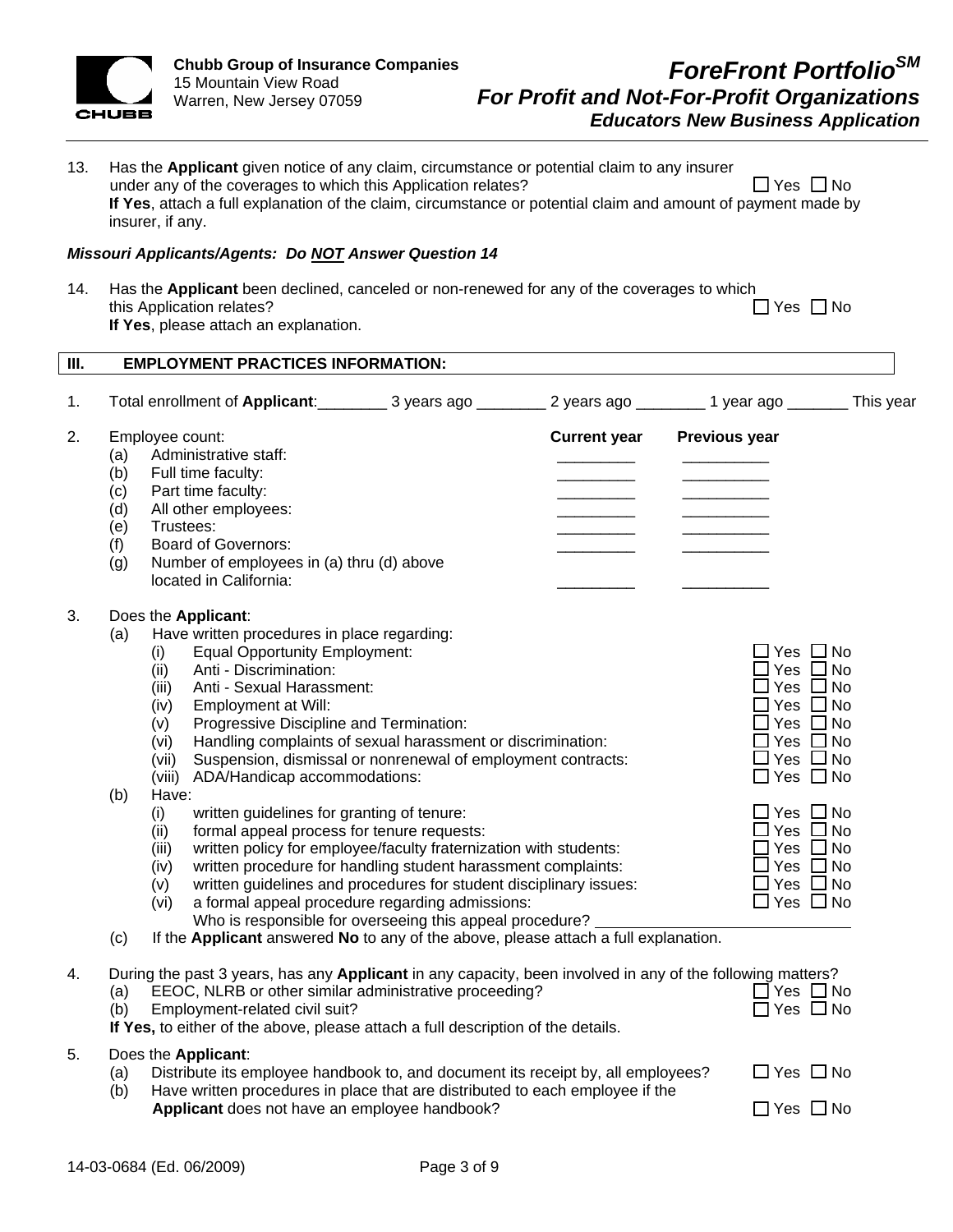

|     | (c)               | Use any tests to screen applicants for employment, or to screen existing employees for<br>continued employment or for promotion?<br>If Yes, please describe:                                                                                                                      | $\Box$ Yes $\Box$ No                         |  |
|-----|-------------------|-----------------------------------------------------------------------------------------------------------------------------------------------------------------------------------------------------------------------------------------------------------------------------------|----------------------------------------------|--|
|     | (d)<br>(e)<br>(f) | Review all terminations with human resources and in-house or outside counsel?<br>Have a full-time human resources manager or department?<br>Require face-to-face training regarding anti-discrimination and anti-sexual harassment policies and<br>procedures to be conducted by: | $\Box$ Yes $\Box$ No<br>$\Box$ Yes $\Box$ No |  |
|     |                   | In-house human resource staff?<br>(i)<br>(ii) An outside vendor?<br>If No to both of the above in Question 4(f), please attach an explanation.                                                                                                                                    | $\Box$ Yes $\Box$ No<br>$\Box$ Yes $\Box$ No |  |
| 6.  |                   | What was the annual employee turnover rate for last 3 years?<br>Past Year: ________% 1 Year Previous: ________% 2 Years Previous: ________%                                                                                                                                       |                                              |  |
| 7.  |                   | How many involuntary terminations have occurred in: Past Year: ________ 1 Year Previous: ________                                                                                                                                                                                 |                                              |  |
|     |                   | <b>Additional Questions for Applicants with 1000 or More Employees:</b>                                                                                                                                                                                                           |                                              |  |
| 8.  |                   | Does the Applicant:<br>(a) Have a manual containing its human resources procedures?<br>If Yes, please indicate the date it was last revised:                                                                                                                                      | $\Box$ Yes $\Box$ No                         |  |
|     | (b)               | Provide formal training for its supervisors in administering these procedures?                                                                                                                                                                                                    | $\Box$ Yes $\Box$ No                         |  |
| 9.  |                   | For discrimination and harassment complaints, how are the investigations conducted?<br>$\Box$ internally $\Box$ externally                                                                                                                                                        |                                              |  |
| 10. |                   | Are pay practices reviewed for inequities with women and minorities?                                                                                                                                                                                                              | $\Box$ Yes $\Box$ No                         |  |
| 11. | classes?          | Are job assignments and promotion practices reviewed for adverse impact on protected                                                                                                                                                                                              | $\Box$ Yes $\Box$ No                         |  |
| 12. |                   | Is a job posting system consistently followed?                                                                                                                                                                                                                                    | $\Box$ Yes $\Box$ No                         |  |
| 13. |                   | Is a self-critical analysis of workforce diversity performed?                                                                                                                                                                                                                     | $\Box$ Yes $\Box$ No                         |  |
| IV. |                   | <b>OPTIONAL THIRD PARTY INFORMATION:</b><br>APPLICANT: Please complete this section only if requesting this coverage.                                                                                                                                                             |                                              |  |
| 1.  | (a)               | Does the Applicant have written established policies or procedures:<br>Outlining employee conduct when dealing with third parties, including non-discrimination                                                                                                                   |                                              |  |
|     | (b)               | and non-harassment statements?<br>For responding to complaints of harassment, discrimination or civil rights violations from<br>third parties?                                                                                                                                    | $\Box$ Yes $\Box$ No<br>∃Yes □No             |  |
| 2.  |                   | Has the Applicant ever had any action or civil suit brought against it by a customer, client or<br>third party alleging harassment, discrimination, or civil rights violations?                                                                                                   | $\Box$ Yes $\Box$ No                         |  |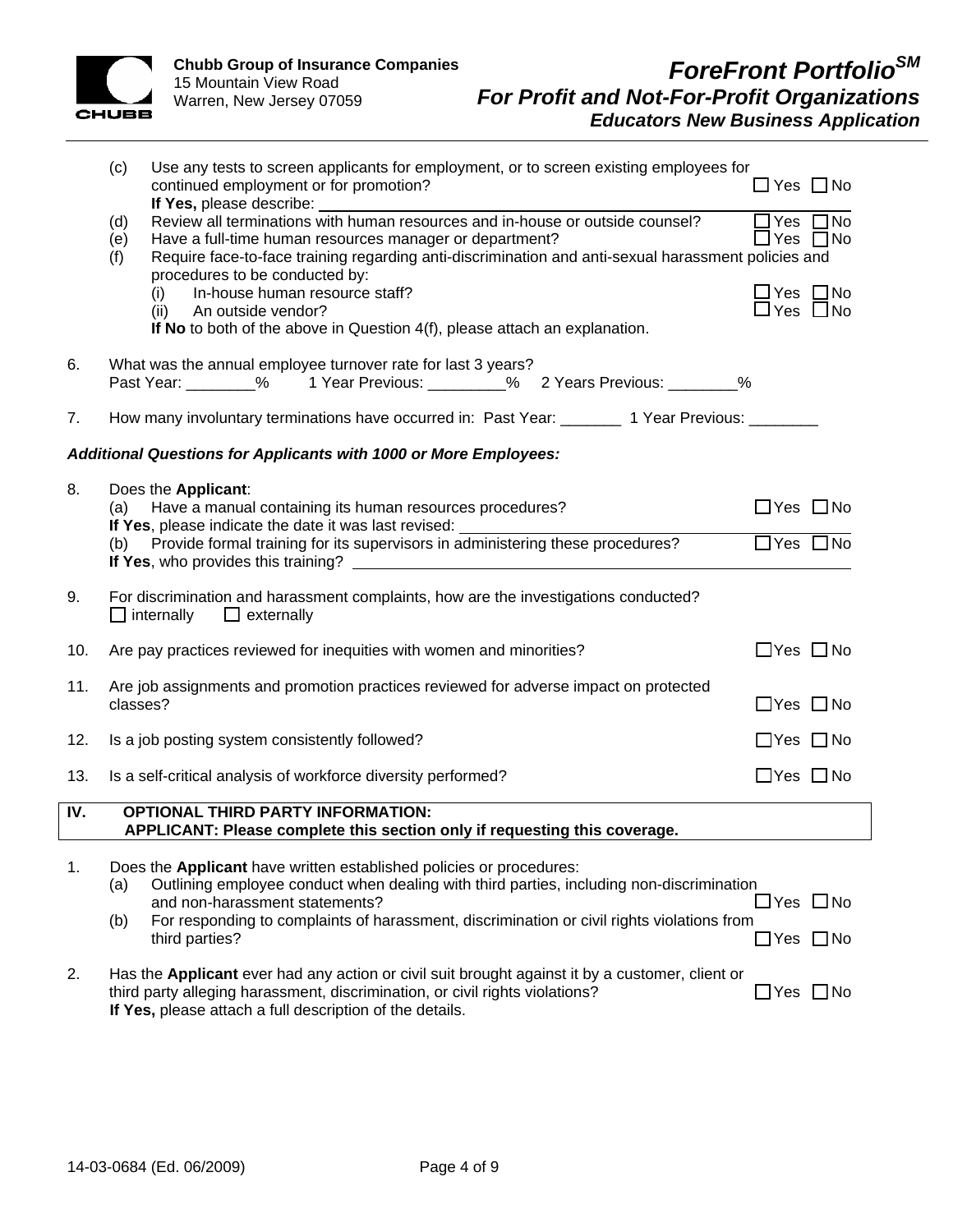

# **V. FIDUCIARY INFORMATION:**

1. Please complete the following information regarding the **Applicant's** employee benefits plan(s).

|     | Plan name<br>(do not include health and<br>welfare plans)                                                                                                                                                                                                                                                                                                                                                                                      | Type of<br>plan* | <b>Plan assets</b><br>(current year) | <b>Underfunded by</b><br>more than 25%?<br>(DBP only)                             | Number of plan<br>participants                   |  |
|-----|------------------------------------------------------------------------------------------------------------------------------------------------------------------------------------------------------------------------------------------------------------------------------------------------------------------------------------------------------------------------------------------------------------------------------------------------|------------------|--------------------------------------|-----------------------------------------------------------------------------------|--------------------------------------------------|--|
|     |                                                                                                                                                                                                                                                                                                                                                                                                                                                |                  |                                      |                                                                                   |                                                  |  |
|     |                                                                                                                                                                                                                                                                                                                                                                                                                                                |                  |                                      |                                                                                   |                                                  |  |
|     |                                                                                                                                                                                                                                                                                                                                                                                                                                                |                  |                                      |                                                                                   |                                                  |  |
|     | *Types of Plans:<br>Defined Contribution Plan = DCP<br>Defined Benefit Plan = DBP                                                                                                                                                                                                                                                                                                                                                              |                  |                                      | Employee Stock Ownership Plan = ESOP<br>Excess Benefit Plan or Top Hat Plan = EBP |                                                  |  |
| 2.  | Does the Applicant:<br>Use an outside investment manager(s)?<br>(a)<br>Handle any investment decisions in-house?<br>(b)                                                                                                                                                                                                                                                                                                                        |                  |                                      |                                                                                   | ⊿Yes ∐No<br>$\sqsupset$ Yes $\;\Box$ No          |  |
|     | Have any outstanding delinquent contributions to any plans?<br>(c)<br><b>If Yes</b> , please explain: <b>All and Secure 2014</b>                                                                                                                                                                                                                                                                                                               |                  |                                      |                                                                                   | $\Box$ Yes $\Box$ No                             |  |
| 3.  | In the past two $(2)$ years, has the <b>Applicant</b> merged or terminated any plan(s)?<br>If Yes, provide details including transaction date, status of asset distribution, whether similar benefits are<br>being offered, and name of insurance carrier if terminated plan benefits are secured by insurance.                                                                                                                                |                  |                                      |                                                                                   | $\Box$ Yes $\Box$ No                             |  |
| 4.  | Does each of the Applicant's plans conform to the standards of eligibility, participation, vesting<br>and other provisions of ERISA?<br>If No, please explain: _________                                                                                                                                                                                                                                                                       |                  |                                      |                                                                                   | $Yes \Box No$                                    |  |
| 5.  | Past activities:<br>Has any fiduciary been:<br>(a)<br>Accused of, found guilty of, or held liable for a breach of trust?<br>(i)<br>convicted of criminal conduct?<br>(ii)<br>Has there been any assessment of fees, fines or penalties against any of the Applicant's<br>(b)<br>plans under any voluntary compliance resolution program or similar voluntary settlement<br>program administered by the IRS, DOL or other government authority? |                  |                                      |                                                                                   | Yes<br>l No<br>Yes<br><b>No</b><br>Yes $\Box$ No |  |
|     | If Yes, to any of the above, please attach a full description of the details.                                                                                                                                                                                                                                                                                                                                                                  |                  |                                      |                                                                                   |                                                  |  |
| VI. | <b>CRIME INFORMATION:</b>                                                                                                                                                                                                                                                                                                                                                                                                                      |                  |                                      |                                                                                   |                                                  |  |
| 1.  | Does the Applicant allow the employees who reconcile the monthly bank statements to also sign                                                                                                                                                                                                                                                                                                                                                  |                  |                                      |                                                                                   |                                                  |  |
| 2.  | $\Box$ Yes $\Box$ No<br>Does an independent CPA provide a Management Letter to the Applicant?<br>If Yes, please attach the most recent copy and management's response to the letter.                                                                                                                                                                                                                                                           |                  |                                      |                                                                                   |                                                  |  |
| 3.  | Does an annual external audit include all subsidiaries and joint ventures?                                                                                                                                                                                                                                                                                                                                                                     |                  |                                      |                                                                                   | $\Box$ Yes $\Box$ No                             |  |
| 4.  | Do the Applicant's external audits include all of its locations?                                                                                                                                                                                                                                                                                                                                                                               |                  |                                      |                                                                                   | $\Box$ Yes $\Box$ No                             |  |
| 5.  |                                                                                                                                                                                                                                                                                                                                                                                                                                                |                  |                                      |                                                                                   |                                                  |  |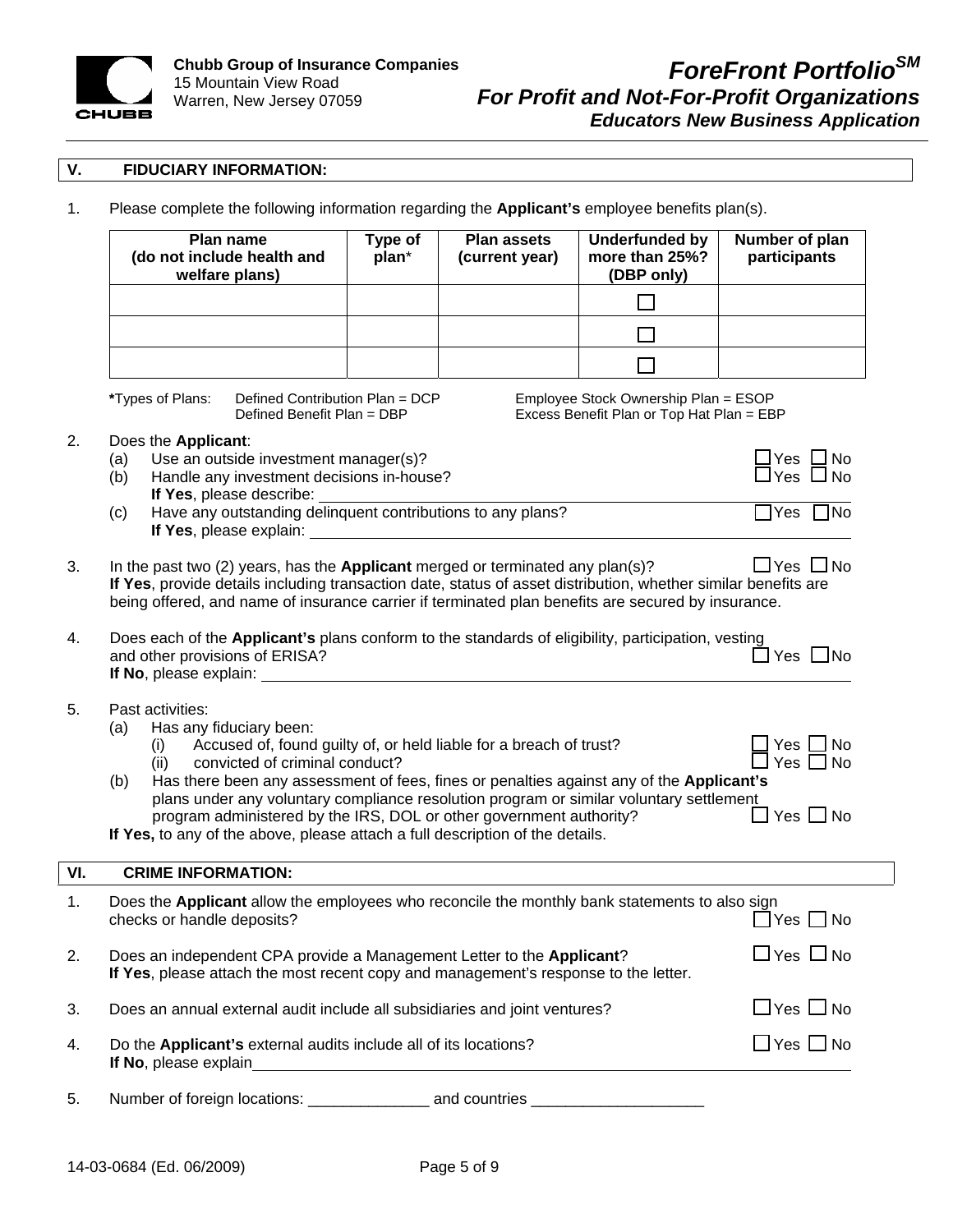

*Educators New Business Application*

| 6. | 7es]<br>1No<br>Are international and domestic procedures and controls consistent?<br>If No, please attach an explanation.                                                                                                                                                                                                                                                                                                                                                                                                                                                                                                                                                                                      |  |
|----|----------------------------------------------------------------------------------------------------------------------------------------------------------------------------------------------------------------------------------------------------------------------------------------------------------------------------------------------------------------------------------------------------------------------------------------------------------------------------------------------------------------------------------------------------------------------------------------------------------------------------------------------------------------------------------------------------------------|--|
| 7. | Does the Applicant perform pre-employment reference checks for all its potential employees? For ENO<br>If No, please attach an explanation.                                                                                                                                                                                                                                                                                                                                                                                                                                                                                                                                                                    |  |
| 8. | Does the audit department have a program in place to detect ghost employees and is the payroll<br>. TYes<br>system audited at least annually?<br>1 No                                                                                                                                                                                                                                                                                                                                                                                                                                                                                                                                                          |  |
| 9. | Does the Applicant:<br>$\Box$ Yes $\Box$ No<br>Maintain a list of authorized vendors?<br>(a)<br>Have a procedure in place to verify the existence and ownership of new vendors prior to<br>(b)<br>$\Box$ Yes $\Box$ No<br>adding them to the authorized master vendor list?<br>Allow the same individual who verifies the existence of vendors to also have the authority<br>(c)<br>]Yes □No<br>to edit the authorized master vendor list?<br>(d)<br>Verify invoices against a corresponding purchase order, receiving report and the authorized<br>master vendor list prior to issuing payment?<br>Yes □No<br>Strictly comply with dual recorded authorization for all outgoing wire transfers?<br>Yes<br>(e) |  |

10. LOSS EXPERIENCE: List all employee theft, burglary, robbery, forgery, computer fraud or other crime losses discovered by the **Applicant** in the past five years. Itemize each loss separately, including date of loss, description and total amount (attach additional pages if necessary):

# **VII. KIDNAP/RANSOM AND EXTORTION INFORMATION:**

1. Please complete the following information regarding the foreign travel of the **Applicant's** employees:

| <b>Country Visited</b> | Number of annual trips   Average stay | <b>Number of employees</b> |
|------------------------|---------------------------------------|----------------------------|
|                        |                                       |                            |
|                        |                                       |                            |
|                        |                                       |                            |

#### **VIII. PRIOR INSURANCE (NOTICE – APPLICABLE TO THE LIABILITY COVERAGE SECTIONS ONLY):**

- 1. Please complete the chart below:
	- Indicate those coverages currently purchased; and
	- Attach a copy of all applications submitted to the current insurer or any prior insurers:

|    | <b>Liability Coverage</b>                           | Yes | No | <b>Insurer</b> | <b>Limit</b> | <b>Retention</b> | <b>Policy Period</b> |
|----|-----------------------------------------------------|-----|----|----------------|--------------|------------------|----------------------|
| a. | Directors & Officers and<br><b>Entity Liability</b> |     |    |                |              |                  |                      |
| b. | <b>Educators Professional</b><br>Liability          |     |    |                |              |                  |                      |
| C. | <b>Employment Practices</b><br>Liability            |     |    |                |              |                  |                      |
| d. | <b>Fiduciary Liability</b>                          |     |    |                |              |                  |                      |

2. **IMPORTANT**: The Company will be relying upon the declarations and statements contained in such prior application(s) and the **Applicant** understands and agrees those declarations and statements shall be considered to be incorporated in, and form part of any policy issued by the Company.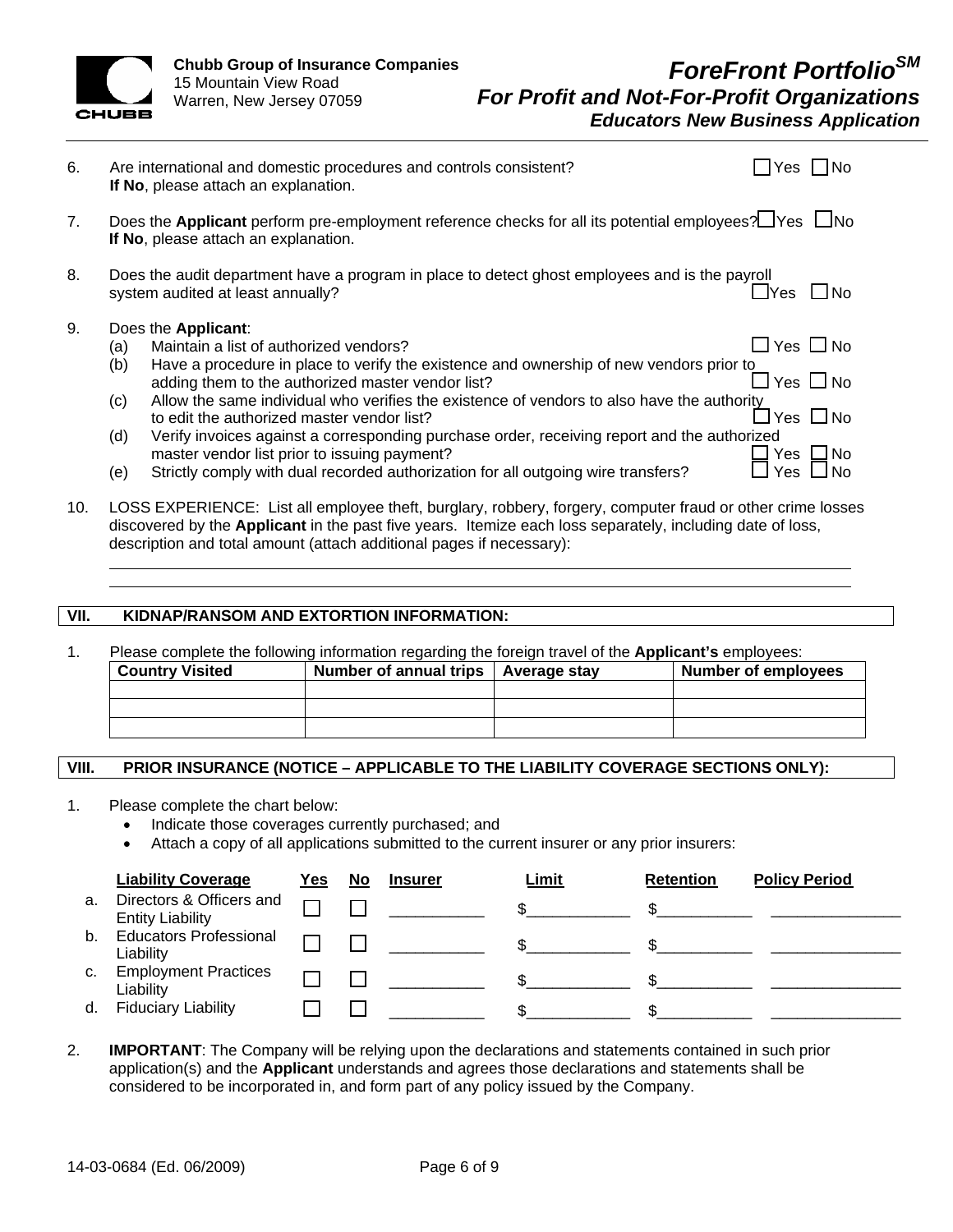

#### **IX. PRIOR KNOWLEDGE:**

The **Applicant** must complete the Prior Knowledge Statement below:

- If the **Applicant** answered "No" to any "Liability Coverage" listed above; or
- If the **Applicant** is requesting larger limits in Section I, REQUESTED COVERAGE, than are currently purchased as indicated in Item VIII(1) of this Application.

The **Applicant** understands and agrees that the Prior Knowledge Statement below applies to those liability coverages for which no coverage is currently maintained; and to those liability coverages for which the **Applicant** is requesting limits of liability greater than currently maintained.

**PRIOR KNOWLEDGE STATEMENT:** No person or entity proposed for liability coverage is aware of any fact, circumstance or situation which he or she has reason to suppose might give rise to a future claim that would fall within the scope of any of the proposed liability coverages for which the **Applicant** does not currently maintain insurance, or within any of the larger limits of liability sought by the **Applicant**, except: None  $\Box$  or

Without prejudice to any other rights and remedies of the Company, the **Applicant** understands and agrees that if any such fact, circumstance, or situation exists, whether or not disclosed above, any claim or action arising from any such fact, circumstance, or situation is excluded from coverage under the proposed policy, if issued by the Company.

# **X. MATERIAL CHANGE:**

If there is any material change in the answers to the questions in this Application before the policy inception date, the **Applicant** must immediately notify the Company in writing, and any outstanding quotation may be modified or withdrawn.

### **XI. DECLARATIONS, FRAUD WARNINGS AND SIGNATURES:**

The **Applicant's** submission of this Application does not obligate the Company to issue, or the **Applicant** to purchase, a policy. The **Applicant** will be advised if the Application for coverage is accepted. The **Applicant** hereby authorizes the Company to make any inquiry in connection with this Application.

The undersigned authorized agents of the person(s) and entity(ies) proposed for this insurance declare that to the best of their knowledge and belief, after reasonable inquiry, the statements made in this Application and in any attachments or other documents submitted with this Application are true and complete. The undersigned agree that this Application and such attachments and other documents shall be the basis of the insurance policy should a policy providing the requested coverage be issued; that all such materials shall be deemed to be attached to and shall form a part of any such policy; and that the Company will have relied on all such materials in issuing any such policy.

The information requested in this Application is for underwriting purposes only and does not constitute notice to the Company under any policy of a Claim or potential Claim.

**Notice to Arkansas, Minnesota, New Mexico and Ohio Applicants:** Any person who, with intent to defraud or knowing that he/she is facilitating a fraud against an insurer, submits an application or files a claim containing a false, fraudulent or deceptive statement is, or may be found to be, guilty of insurance fraud, which is a crime, and may be subject to civil fines and criminal penalties.

**Notice to Colorado Applicants:** It is unlawful to knowingly provide false, incomplete or misleading facts or information to an insurance company for the purpose of defrauding or attempting to defraud the company. Penalties may include imprisonment, fines, denial of insurance, and civil damages. Any insurance company or agent of an insurance company who knowingly provides false, incomplete, or misleading facts or information to a policy holder or claimant for the purpose of defrauding or attempting to defraud the policy holder or claimant with regard to a settlement or award payable from insurance proceeds shall be reported to the Colorado Division of Insurance within the Department of Regulatory agencies.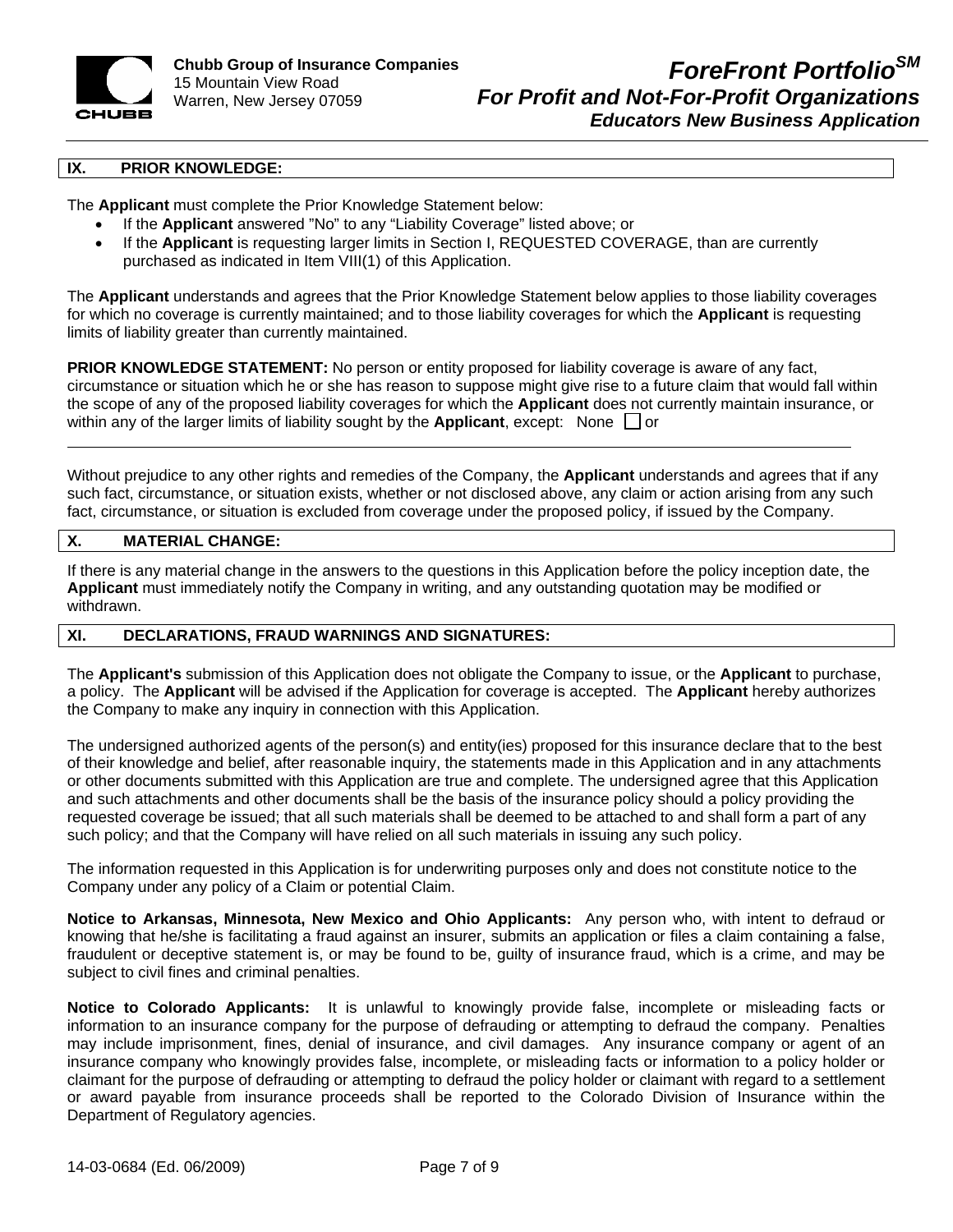

**Notice to District of Columbia Applicants:** WARNING: It is a crime to provide false or misleading information to an insurer for the purpose of defrauding the insurer or any other person. Penalties include imprisonment and/or fines. In addition, an insurer may deny insurance benefits, if false information materially related to a claim was provided by the applicant.

**Notice to Florida Applicants:** Any person who knowingly and with intent to injure, defraud, or deceive any insurer files a statement of claim or an application containing any false, incomplete, or misleading information is guilty of a felony of the third degree.

**Notice to Kentucky Applicants:** Any person who knowingly and with intent to defraud any insurance company or other person files an application for insurance containing any materially false information or conceals, for the purpose of misleading, information concerning any fact material thereto commits a fraudulent insurance act, which is a crime.

**Notice to Louisiana and Rhode Island Applicants:** Any person who knowingly presents a false or fraudulent claim for payment of a loss or benefit or knowingly presents false information in an application for insurance is guilty of a crime and may be subject to fines and confinement in prison.

**Notice to Maine, Tennessee, Virginia and Washington Applicants:** It is a crime to knowingly provide false, incomplete or misleading information to an insurance company for the purpose of defrauding the company. Penalties may include imprisonment, fines or a denial of insurance benefits.

**Notice to Maryland Applicants:** Any person who knowingly and willfully presents a false or fraudulent claim for payment of a loss or benefit or who knowingly and willfully presents false information in an application for insurance is guilty of a crime and may be subject to fines and confinement in prison.

**Notice to New Jersey Applicants:** Any person who includes any false or misleading information on an application for an insurance policy is subject to criminal and civil penalties.

**Notice to Oklahoma Applicants:** Any person who, knowingly and with intent to injure, defraud or deceive any employer or employee, insurance company, or self-insured program, files a statement of claim containing any false or misleading information is guilty of a felony.

**Notice to Oregon and Texas Applicants:** Any person who makes an intentional misstatement that is material to the risk may be found guilty of insurance fraud by a court of law.

**Notice to Pennsylvania Applicants:** Any person who knowingly and with intent to defraud any insurance company or other person files an application for insurance or statement of claim containing any materially false information or conceals for the purpose of misleading, information concerning any fact material thereto commits a fraudulent insurance act, which is a crime and subjects such person to criminal and civil penalties.

**Notice to Puerto Rico Applicants:** Any person who knowingly and with the intention of defrauding presents false information in an insurance application, or presents, helps, or causes the presentation of a fraudulent claim for the payment of a loss or any other benefit, or presents more than one claim for the same damage or loss, shall incur a felony and, upon conviction, shall be sanctioned for each violation with the penalty of a fine of not less than five thousand (5,000) dollars and not more than ten thousand (10,000) dollars, or a fixed term of imprisonment for three (3) years, or both penalties. Should aggravating circumstances are present, the penalty thus established may be increased to a maximum of five (5) years, if extenuating circumstances are present, it may be reduced to a minimum of two (2) years.

**Notice to New York Applicants:** Any person who knowingly and with intent to defraud any insurance company or other person files an application for insurance or statement of claim containing any materially false information, or conceals for the purpose of misleading, information concerning any fact material thereto, commits a fraudulent insurance act, which is a crime and shall also be subject to: a civil penalty not to exceed five thousand dollars and the stated value of the claim for each such violation.